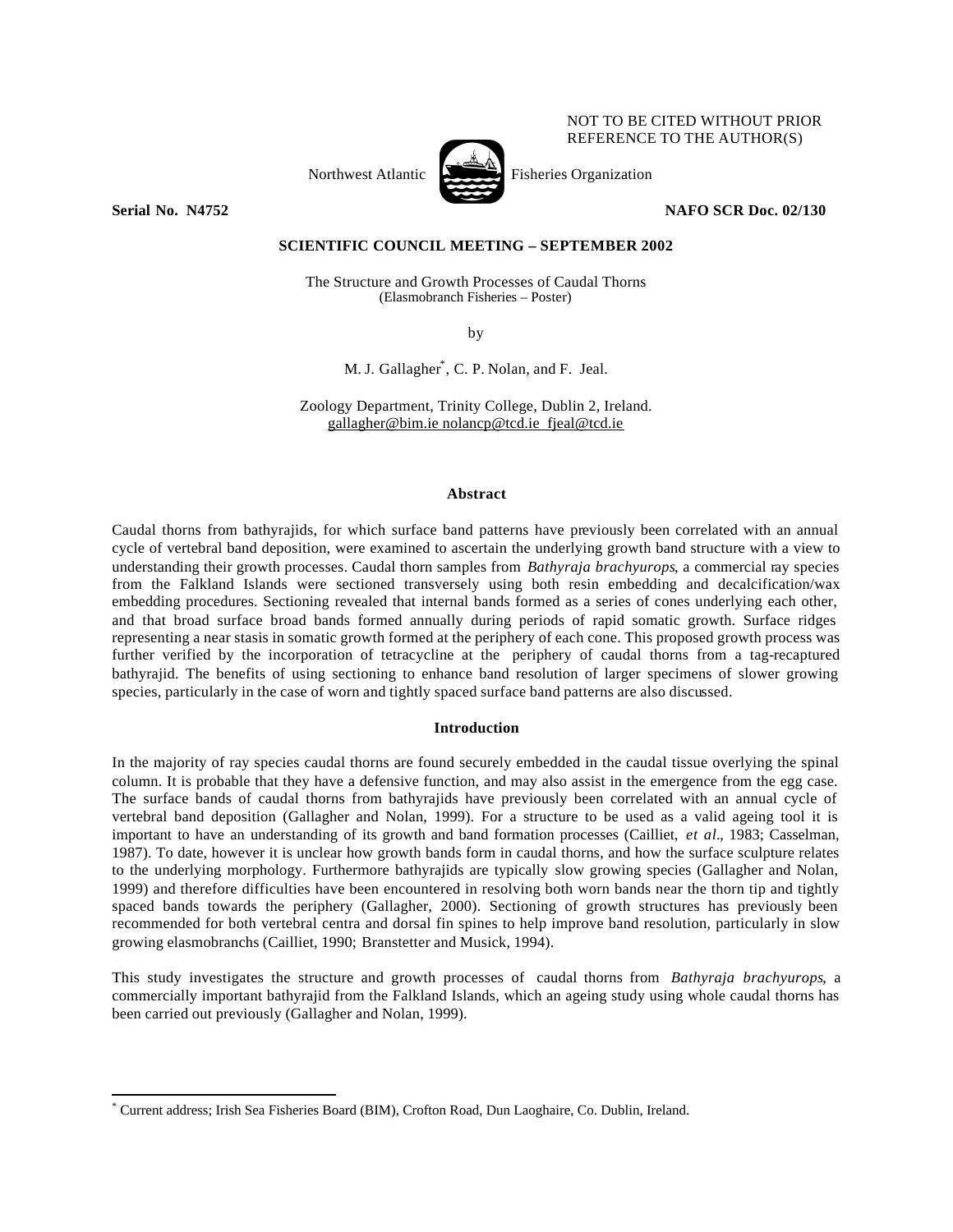# **Materials and Methods**

### **Thorn growth** *versus* **somatic growth**

A total of 110 thorn samples of *B. brachyurops* collected for a previous study (Gallagher and Nolan, 1999) were used in this study to assess the relationship between caudal thorn and somatic growth. Whole thorns were measured (mm) by dra wing the outline of the thorn viewed under a dissecting microscope using a drawing tube attachment, and derived measurements were plotted against total body length (cm) to assess their relationship.

## **Structure of caudal thorns**

## *Gross structure of caudal thorns*

Whole air-dried caudal thorns and vertebral centra from *[B. brachyurops* collected for a previous study (Gallagher and Nolan, 1999)] were re-examined to assess respective band patterns (Fig. 1). To enhance the surface bands 5 thorns were stained using a silver nitrate staining technique (Gallagher and Nolan, 1999) and were viewed under a dissecting microscope using reflected light. In addition, a total of 5 vertebral centra were sectioned and stained using a crystal violet staining technique (Gallagher and Nolan 1999), and viewed under a dissecting microscope using transmitted light.

# *Histological structure of caudal thorns*

To assess the underlying growth band pattern of caudal thorns, a total of 20 *B. brachyurops* specimens, representing the main size ranges of this species (5 specimens between 20-40 cm, 40-60 cm, 60-80 cm and 80-100 cm (total length)), were collected by scientific observers from commercial fishing vessels within the Falkland Islands' Interim Conservation zone (FICZ) in 1997 (Falkland Islands: 51.45°S, 59.30°W). The first five caudal thorns, posterior to the first haemal arch of the vertebral column, were removed from each specimen. Tissue was removed from the thorn by immersing the segments in hot water (circa. 70-85°C). Thorns were further cleaned in cold running water, and subsequently placed in formalin (10%) solution, buffered in seawater. Samples were packed and labelled, with all relevant details, and transported to the Zoology Department, Trinity College, Dublin, for further analysis.

Excess tissue was further trimmed off the formalin preserved caudal thorns. Thorns were decalcified in De -Cal (Raymond Alam) for between 12 and 20 hours depending on thorn size, and subsequently stored in 70% ethanol. Decalcified thorns were embedded in Paramat wax (melting point 56-58°C). Transverse sections (Fig. 1) of between 10µm and 15μm were produced using a rotary microtome (Leitz), and were placed onto glass slides. Sections were then stained for between 20 min. and 1 hr in Harris's heamatoxylin. Stained sections were subsequently examined under a compound microscope (x40) using transmitted light.

A total of 20 thorns were selected from the air-dried samples of *B. brachyurops* (Gallagher and Nolan, 1999) and were embedded in resin and transverse sections (90-120μm) were produced. Sections were examined under a compound microscope (x20-x40) using transmitted light.

# *Tetracycline incorporation*

Thorns from a single tetracycline marked recaptured specimen from a Falkland Island ray-tagging programme were examined. The specimen, which is currently being described (*Bathyraja* sp.), is a co-habitor and morphologically similar to *B. brachyurops*. The recaptured specimen was an immature male, which was at liberty for 10 months (tagged 8 July 1994, recaptured 6 May 1995). Thorns were viewed under a dissecting microscope using ultra violet light.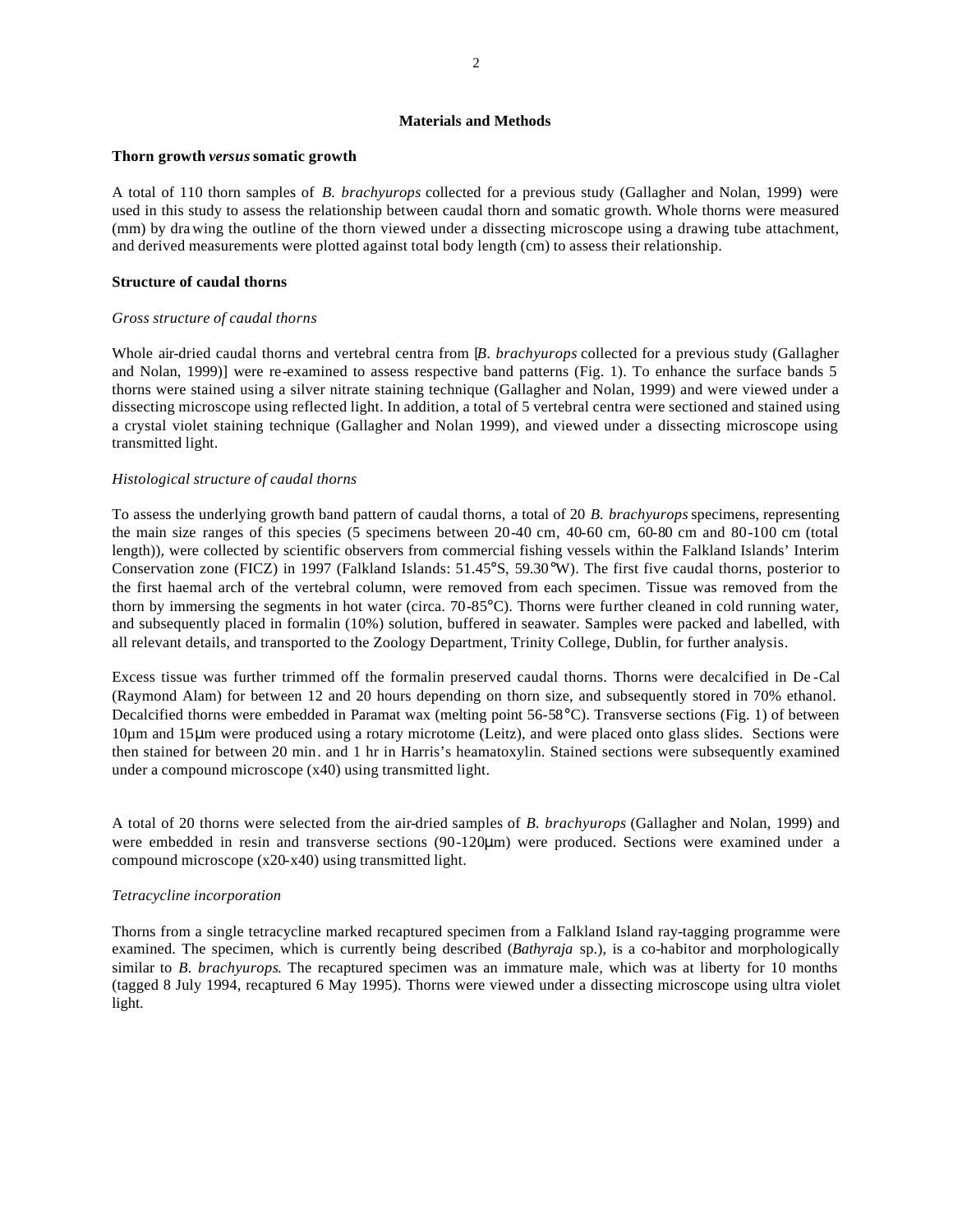### **Results**

#### **Thorn growth versus somatic growth**

A logarithmic relationship between thorn size and total length was apparent for caudal thorns for each species (Fig. 2). For males this is described as y = 3.778ln(x)-7.230 ( $r^2$  = 0.810) and for females y = 3.733ln(x)-7.599 ( $r^2$  = 0.723)

#### *Whole thorns*

Regularly spaced, concentric surface bands were readily evident on *B. brachyurops* thorns (Fig. 3). In larger specimens thorn wear was evident on occasion near the thorn apex and surface bands were more tightly spaced nearer the distal margins. These however were not sufficient to reduce resolution.

#### *Histological structure of caudal thorns*

Histological and resin embedded (Fig. 4.) transverse sections displayed an internal 'inverted V shaped' band morphology under the proto-thorn, with the base of each of these bands being externally expressed as a ridge on the thorn surface Each new band was formed under the previously formed band, and therefore the innermost internal band represents the most recently formed.

### *Tetracycline incorporation*

Tetracycline incorporation was readily apparent as a distinct intensely fluorescent band on the distal margins of caudal thorns and was concurrent with ridge formation of surface bands in caudal thorns (Fig. 5).

## **Discussion**

Caudal thorns are placoid scale in origin, and are formed from minerals deposited by epidermal and dermal cells. Placoid scales are typically composed of a vascular (supplied with blood) inner core of pulp, a middle layer of dentine and a hard enamel-like outer layer of vitrodentine (Helfman *et al.,* 1997). In longitudinal section the tips of successively formed cones are apparent under the proto-thorn as 'inverted V' shaped bands, with the inner most band under the tip representing the most recently formed, and the surface ridges on the caudal thorns are external expressions of each cone base. This is further corroborated in this study by the fact that tetracycline from a specimen at liberty for under a year was incorporated into the most recently formed ridge near the distal margin of thorn. This growth and band formation process is somewhat analogous to that of dorsal fin spines on the spurdog, *Squalus acanthias*, which are also of placoid scale origin (Holden and Meadows, 1962; McFarlane and Beamish, 1987; Beamish and McFarlane, 1987).

It is probable that the surface ridges on the caudal thorns represent a near stasis in somatic growth, whereas the broader bands represent periods of more rapid growth. This is suggested by the fact that tetracycline was incorporated into a surface ridge (Gallagher and Nolan, 1999). The specimen was injected with tetracycline during the winter period (austral), when somatic growth would have been presumably slowest. An important component of age and growth studies is the assurance that the structure being used to derive age presents a continuous record of growth (Casselman, 1983; Beamish and McFarlane, 1987). Analysis of the relationship between caudal thorn and somatic growth reveals a logarithmic relationship, which suggests that thorn growth slows relative to increased body length. Casselman (1987, 1990) suggested that in very large specimens of slow growing species, structures that are involved in supporting mass, such as vertebral centra, may give a better record of body growth than those that cover the body, such as scales. This can largely be attributed to the fact that although a species may approach its asymptotic length, its mass continues to increase, therefore centra will continue to grow to support this extra mass, whereas scales growth will virtually cease (Casselman, 1987; 1990). This near cessation in growth of scales in older fish has lead to gross inaccuracies in age assessments, where scales have been used exclusively as the primary ageing structure of slow growing teleost species (Beamish and McFarlane, 1987). There were initial concerns that caudal thorns, as they form on the body surface, and grow more slowly with increasing body size, may not accurately reflect the age of larger specimens. Results, however, revealed that even in larger specimens, band resolution was higher on thorns than on vertebral centra for the majority species examined (Gallagher and Nolan, 1999). An exception was evident for larger specimens of female *B. griseocauda,* where resolution of bands on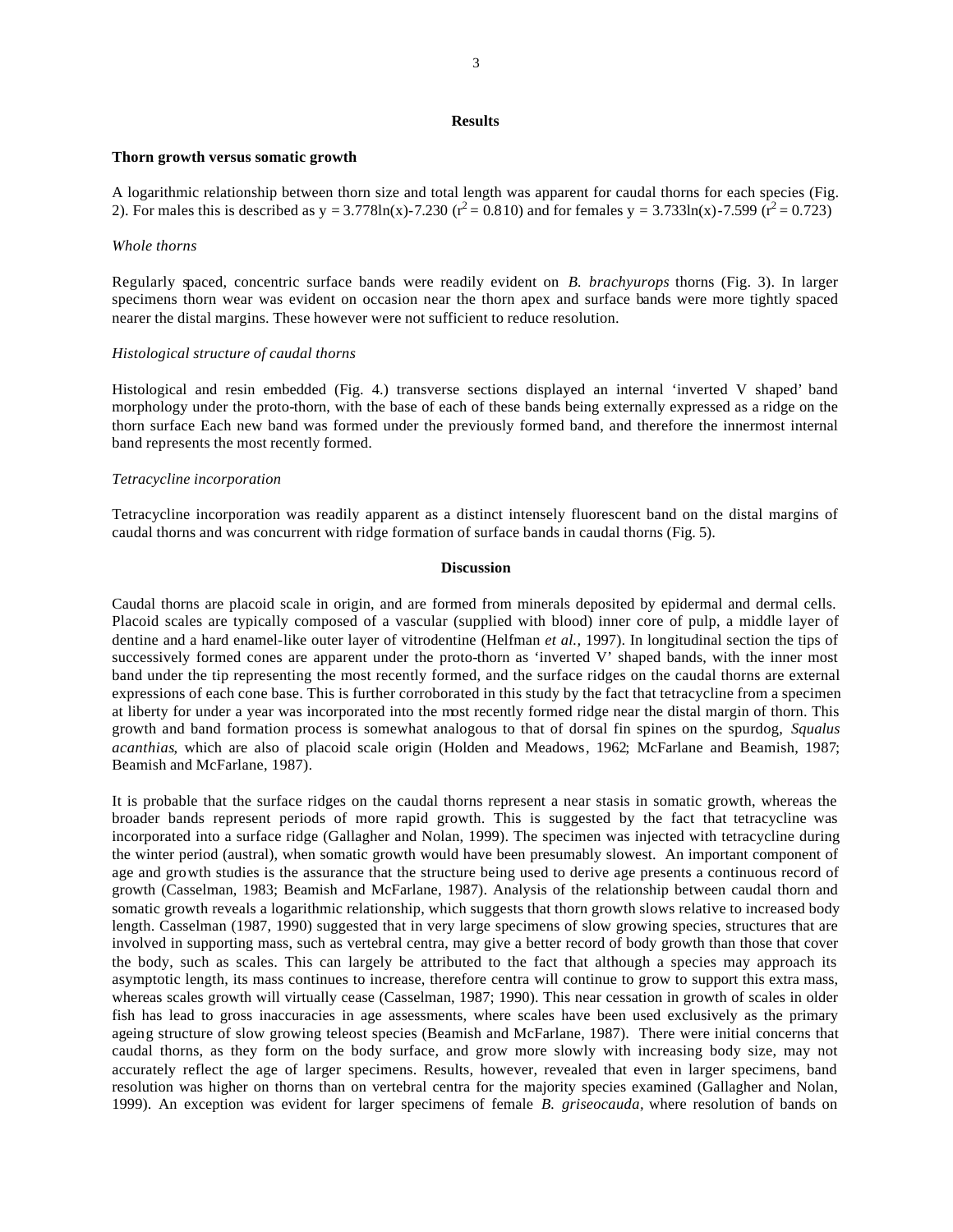thorns relative to centra was generally lower*.* It is probable that growth in this large species slows dramatically, particularly in larger female specimens. Therefore the distances between the surface bands and ridges become less apparent on the distal margins of caudal thorns, leading to reduced resolution. Wear on the thorn tip was also readily evident for these large specimens, and this probably occluded the resolution of bands within this region. Similar wear on the dorsal fin spine of large specimens of the spurdog, *Squalus acanthias* has regularly been encountered, and has also led to reduced band counts (Ketchen, 1975; Soldat, 1982). This problem was overcome somewhat in ageing studies of this species, by measuring the diameter of the spine below the worn area, and estimating the number of bands in the worn area from a smaller specimen where spine wear was not evident (Soldat, 1982). This procedure could also be developed for caudal thorns from larger specimens of slow growing bathyrajid species (e.g. *B. griseocauda*)*.* Longitudinal sectioning, which is commonly used on the dorsal fin spines of the spurdog to increase resolution of bands for ageing purposes (Beamish and McFarlane, 1987), could also be carried out on caudal thorns for these larger specimens.

Caudal thorns proved unsuccessful as an ageing tool for four Irish species investigated (Gallagher, 2000). Although a faint band pattern was discernible on distal margins of thorns from *Raja clavata*, their resolution tended to be variable, and it could not be established if they were formed in a temporally predictable manner. For the other three species no band pattern could be resolved. Although it is unlikely that the thorn growth processes for the Irish species examined are any different to those of the Falkland Islands species, the lack of surface bands, may be due to the fact that the cessation in somatic growth, which most likely causes the ridge-defined band pattern on caudal thorns from the Falkland Islands species, is not sufficiently abrupt to cause surface ridge formation in the Irish species. Further research into the cellular structure of caudal thorns is required to ascertain how the thorn ultra structure changes with different stages of somatic growth.

#### **References**

- BEAMISH, R. J. and G. A. McFARLANE. 1987. Current trends in age determination methodology. *In*: R. C. Summerfelt and G. E. Hall (eds.) The Age and Growth of Fish, 15-42. The Iowa State University Press, Ames, Iowa.
- BRANSTETTER, S. and J. A. MUSICK. 1994. Age and Growth Estimates for the Sand Tiger in the Northwestern Atlantic Ocean. *Trans. Am. Fish. Soc.*, **123**; 242-254.
- CAILLIET, G. M. 1990. Elasmobranch age determination and verification: An updated review. *In*: H. L. Pratt, S. H. Gruber and T. Taniuchi (eds.) Elasmobranchs as living resources: Advances in the biology, ecology, systematics and the status of the fisheries., **90**:157-165. US Department of Commerce, Washington.
- CASSELMAN, J. M. 1983. Age and growth assessment of fish from their calcified tissue-techniques and tools. *In*: E. D. Prince and P. L. M (eds.) Proceedings of the International Workshop on Age determination of Oceanic Pelagic Fishes: Tunas, Billfishes and Sharks. *NOAA Technical Reports NMFS*, **8**: 157-166. US Department of Commerce, Washington.
- CASSELMAN, J. M. 1987. Determination of age and growth. *In*: S. Gill (ed). The biology of fish growth. Academic Press, London, London.
- CASSELMAN, J. M. 1990. Growth and Relative Size of Calcified Structures of Fish. *Trans. Am. Fish. Soc*., **119**: 673-688.
- GALLAGHER, M. and C. P. Nolan. 1999. A novel method for the estimation of age and growth in rajids using caudal thorns. *Can. J. Fish. Aquat. Sci*., **56**: 1590-1599.
- GALLAGHER, M. J., 2000. The fisheries biology of commercial ray species from two geographically distinct regions. Ph.D. Thesis, Department of Zoology, University of Dublin, Trinity College, Dublin 2, Ireland.
- HOLDEN, M. J. and P. S. MEADOWS. 1962. The structure of the spine of the Spur Dogfish (*Squalus acanthia*s L.) and its use for age determination. *J. Mar. Biol. Assoc. UK*, **42**: 179-197.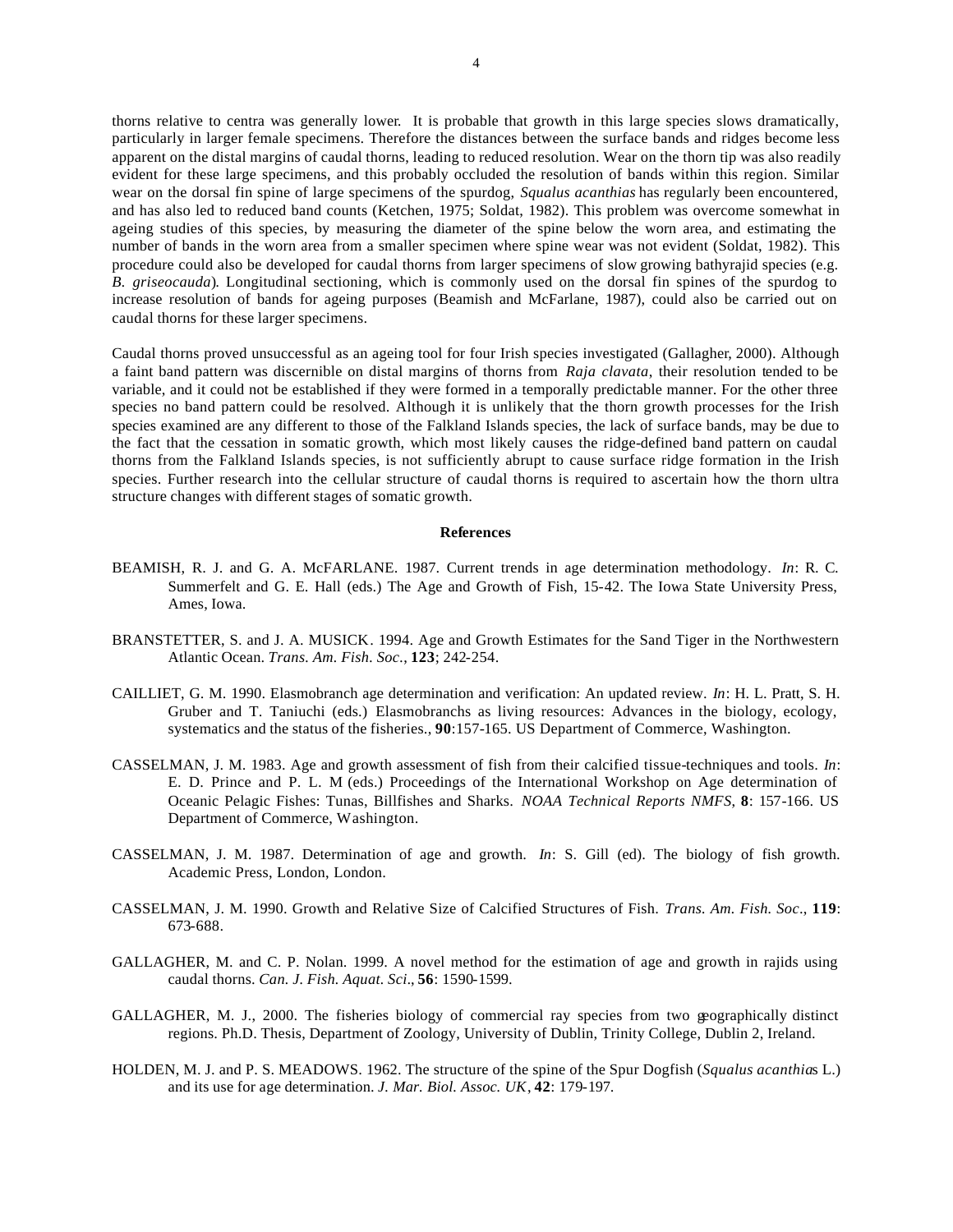- KETCHEN, K. S. 1975. Age and growth of dogfish *Squalus acanthias* in British Colombia Waters. *J. Fish. Res. Board Can.*, **32**: 43-59.
- McFARLANE, G. A. and R. J. BEAMISH. 1987. Validation of the dorsal spine method of age determination for spiny dogfish. *In*: R. C. Summerfelt and G. E. Hall (eds.) The Age and Growth of Fish. 287-300. The Iowa State University Press, Ames, Iowa.
- SOLDAT, V. T. 1982. Age and size of spiny dogfish, *Squalus acanthias*, in the Northwest Atlantic. *N. Atl. Fish. Org. Sci. Council Stud.*, **3**: 47-52.



Fig. 1. Diagrammatic representation of; Left; a whole caudal thorn from *Bathyraja brachyurops*. Arrow 1., Base of proto-thorn; Arrow 2; Surface band and Right; the plane of a transverse section (indicated by arrow) of a resin embedded caudal thorn from a Falkland Islands' ray specimen.



Fig. 2. The relationship between total length (cm) and thorn height (mm) for male ( $N= 54$ ) and female ( $N= 56$ ) *Bathyraja brachyurops.*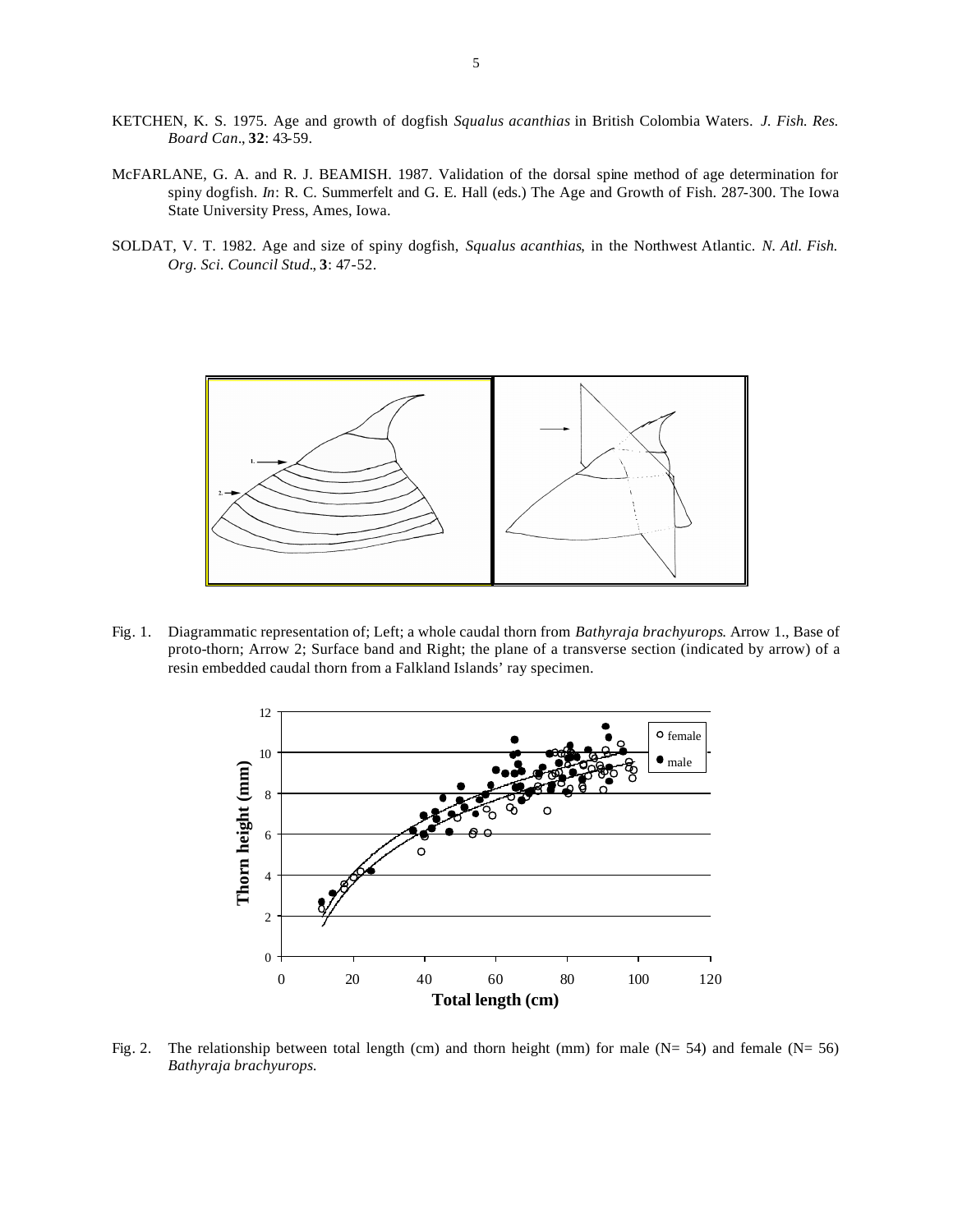

Fig. 3. *Bathyraja sp*.; photomicrograph of a whole unstained caudal thorn from a tetracycline tag-recaptured specimen (Scale bar = 0.94 mm). White arrow denotes area of tetracycline incorporation.



Fig. 4. *Bathyraja brachyurops*; Left; photomicrograph of the apex of a resin embedded caudal thorn in longitudinal section. White bars denote internal band pattern. Scale bar  $= 0.42$  mm; Centre; Diagrammatic representation of a transverse section of a caudal thorn from *B. brachyurops*, showing the relationship between the internal and surface band pattern. 1. Proto-thorn; 2. Internal band; 3. Surface band; Right; photomicrograph of the apex of a decalcified caudal thorn in longitudinal section, stained in haematoxylin and eosin. White bars denote internal band pattern. Scale bar = 0.35 mm.